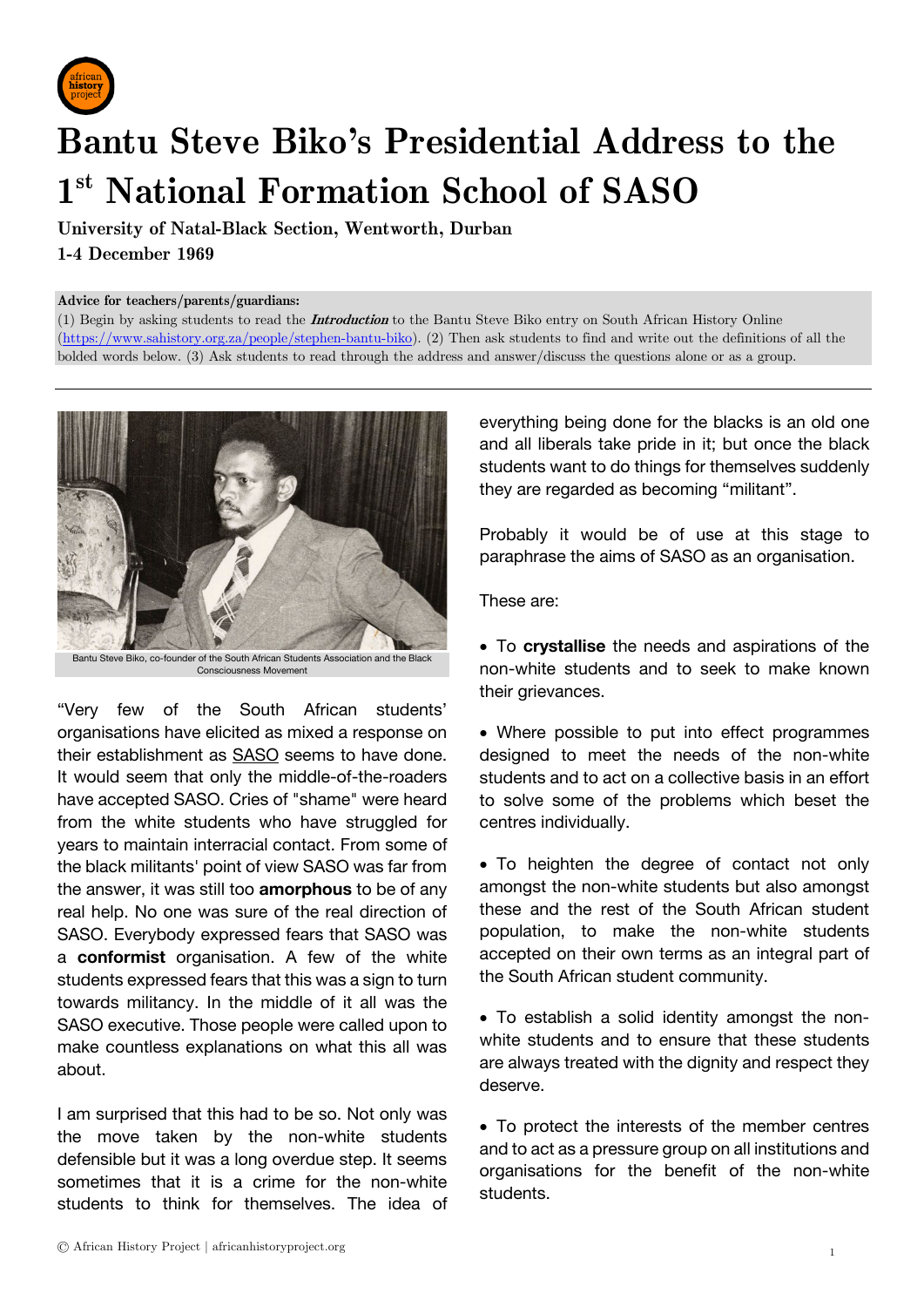• To boost up the **morale** of the non-white students, to heighten their own confidence in themselves and to contribute largely to the direction of thought taken by the various institutions on social, political, and other current topics.

### **NUSAS – National Union of South African Students**

National Union of South African Students (NUSAS). NUSAS was a liberal organisation dominated by White students. When it was formed in 1924, it was an exclusively White student body that represented student interests. In the 1960s White members became sympathetic to the Black students cause. As a result, Black students membership began to increase. Many of these students, the majority of whom were based at the University of Natal, became increasingly dissatisfied with the inability of NUSAS to tackle deep racist structures and policies of both the government and universities.

*From South African History Online, sahistory.org.za*

## **SASO – South African Students Association**

The South African Student Organisation (SASO) was formed in 1968 after some members of the University of Natal's Black Campus **SRC (Student Representative Council)** decided to break away from the National Union of South African Students (NUSAS).

*From South African History Online, sahistory.org.za*

The above aims give in a nutshell the role of SASO as an organisation. The fact that the whole **ideology** centres around non-white students as a group might make a few people to believe that the organisation is racially inclined. Yet what SASO has done is simply to take stock of the present scene in the country and to realise that not unless the nonwhite students decide to lift themselves from the doldrums will they ever hope to get out of them. What we want is not black visibility but real black participation. In other words it does not help us to see several quiet black faces in a multiracial student gathering which ultimately concentrates on what the white students believe are the needs for the black students. Because of our sheer bargaining power as an organisation we can manage in fact to bring about a more meaningful contact between the various colour groups in the student world.

The idea that SASO is a form of "Black NUSAS" has been thrown around. Let it be known that SASO is not a national union and has never claimed to be one. Neither is SASO opposed to NUSAS as a national union. SASO accepts the principle that in

any one country at any time a national union must be open to all students in that country, and in our country NUSAS is the national union and SASO accepts her fully as such and offers no competition in that direction. What SASO objects to is the dichotomy between principle and practice so apparent among members of that organisation. While very few would like to criticise NUSAS policy and principles as they appear on paper one tends to get worried at all **hypocrisy** practised by the members of that organisation. This serves to make the non-white members feel unaccepted and insulted in many instances. One may also add that the mere numbers fail to reflect a true picture of the South African scene. There shall always be a white majority in the organisation. This in itself does not matter except that where there is conflict of interests between the two colour groups the nonwhite always get off the poorer. These are some of the problems SASO looks into. We would not like to see the black centres being forced out of NUSAS by a swing to the right. Hence it becomes our concern to exert our influence on NUSAS where possible for the benefit of the non-white centres who are members of that organisation.

Another popular question is why SASO does not **affiliate** to NUSAS. SASO has a specific role to play and it has been set up as the custodian of non-white interests. It can best serve this purpose by maintaining only functional relationships with other student organisations but not structural ones. It is true that one of the reasons why SASO was formed was that organisations like NUSAS were **anathema** at the University Colleges. However our decision not to affiliate to NUSAS arises out of the consideration of our role as an organisation in that we do not want to develop any structural relationships that may later interfere with our effectiveness.

SASO has met with a number of difficulties shortly after its inception.

• There is the **chronic** problem of not having enough financial resources. It does seem that this is where most non-white organisations fail. However we hope to clear out of this difficulty soon and we